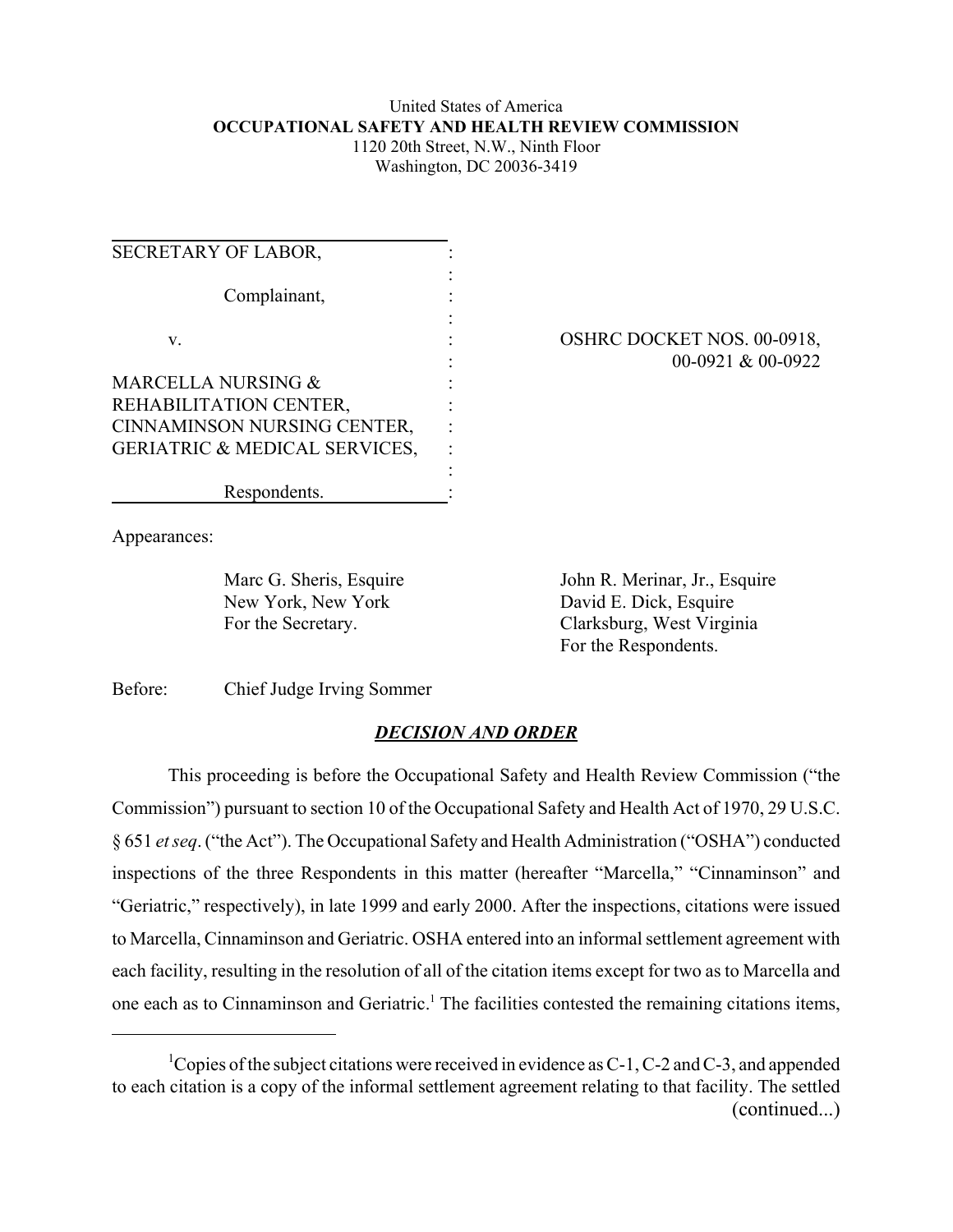which allege violations of OSHA's blood borne pathogens standard. Specifically, the two remaining items as to Marcella allege serious violations of 29 C.F.R. 1910.1030(d)(2)(i) and 29 C.F.R.  $1910.1030(d)(4)(iii)(A)(1)(i)$ , while the remaining items as to Cinnaminson and Geriatric allege serious violations of 29 C.F.R. 1910.1030(d)(2)(i). The hearing in this matter was held on January 16 and 17, 2001.<sup>2</sup> The parties have submitted post-hearing briefs.

#### *Background*

Marcella, Cinnaminson and Geriatric are three nursing homes that are located in the cities of Burlington, Cinnaminson and Pennsauken, New Jersey, respectively. The parent company of the homes is Genesis Health Ventures ("Genesis"), which has approximately 30,000 employees and operates homes in 15 states, in the eastern United States, through its subsidiary Genesis ElderCare. Genesis sets safety policy for its nursing homes through a safety and loss control department.

On October 4, 1999, Genesis announced publicly its decision to convert from using traditional syringes to safety syringes in its nursing homes in order to provide employees a safer work environment. The conversion process involved evaluating safety syringe options, selecting appropriate equipment, and then purchasing and distributing the new equipment and implementing its use. The actual conversion from traditional to safety syringes took place from March 6, 2000 until June 6, 2000, at which time the conversion was complete.

OSHA inspected Cinnaminson from December 10, 1999 through April 21, 2000, Geriatric from December 22, 1999 through April 21, 2000, and Marcella from March 30 through April 20, 2000. During the inspections, OSHA discovered that employees in all three facilities used traditional syringes rather than safety syringes to give intramuscular injections. OSHA therefore cited all three facilities pursuant to 29 C.F.R. 1910.1030(d)(2)(i), which provides as follows:

Engineering and work practice controls shall be used to eliminate or minimize employee exposure. Where occupational exposure remains after institution of these controls, personal protective equipment shall also be used.

 $\frac{1}{2}$ (...continued) items were also read into the record. (Tr. 6-7).

<sup>&</sup>lt;sup>2</sup>These three cases were consolidated pursuant to Commission Rule 9, 29 C.F.R. § 2200.9.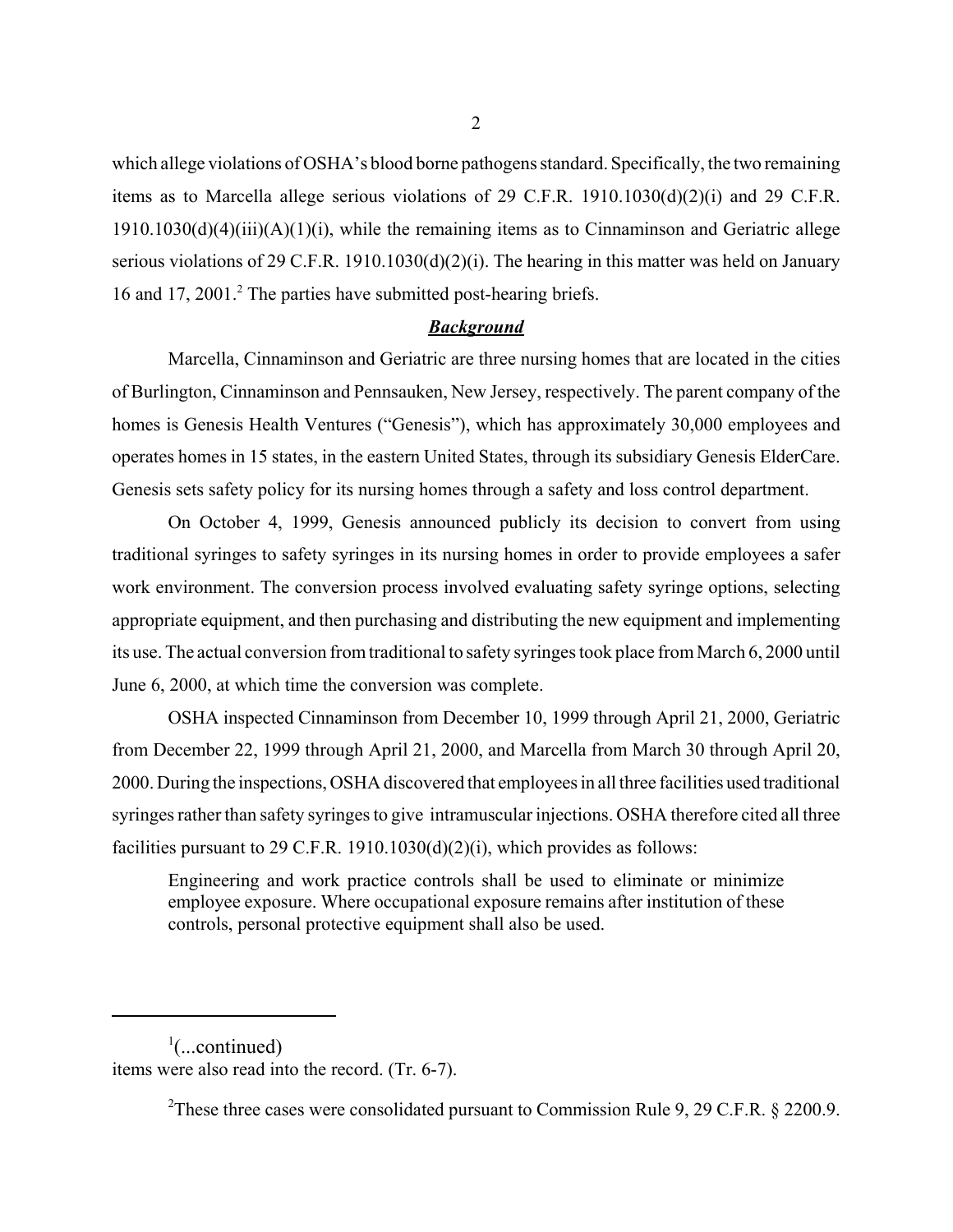OSHA also discovered that Marcella's employees were shaving nursing home residents with disposable razors and that "sharps containers" for disposing of the razors were not located in the immediate vicinity of residents' rooms. OSHA consequently cited Marcella pursuant to 29 C.F.R.  $1910.1030(d)(4)(iii)(A)(1)(i)$ , which provides as follows:

Contaminated sharps shall be discarded immediately or as soon as feasible in containers that are: (i) Closable.

#### *The Parties' Positions as to 29 C.F.R. 1910.1030(d)(2)(i)*

The Secretary's position is that the blood borne pathogens standard, which was issued on December 6, 1991, has always required use of syringes with safety features. She points out that the definition of the term "engineering controls" gives as examples both sharps disposal containers and self-sheathing needles. *See* 29 C.F.R. 1910.1030(b). She also points out that safety syringes have been available since the late 1980's and that both of the directives OSHA has issued with respect to the standard have addressed the use of such syringes. Finally, she points to the wealth of information that has been available to the industry in this regard, including OSHA publications and information provided by manufacturers of safer needle devices. The Secretary concludes that Respondents had fair notice of the requirement to use safety syringes and that the Genesis plan to convert to such syringes establishes Respondents' actual knowledge of the requirement.

Respondents' position is that they did not violate the standard because its terms do not require the use of safety syringes and they were doing what the standard requires. Respondents note that they used sharps containers and universal precautions and that in the three years preceding the inspections Marcella was the only facility of the three that had had a needle stick incident; further, Marcella had had only one such incident. Respondents also note that OSHA's first directive, issued in 1992, made it plain that while OSHA preferred the use of safety syringes it did not require their use; that OSHA's interpretive letters issued after 1992 essentially repeated the language of the first directive; and that it was not until the second directive of November 5, 1999, that OSHA specifically required and began to enforce the use of safety syringes. Respondents contend that OSHA's shift in policy was an unlawful bypass of the rule-making procedures set forth in the Act. Respondents further contend that the Needlestick Safety and Prevention Act of 2000, which clearly requires employers to utilize safety syringes, supports its position that the OSHA standard was unenforceably vague as to the use of safety syringes.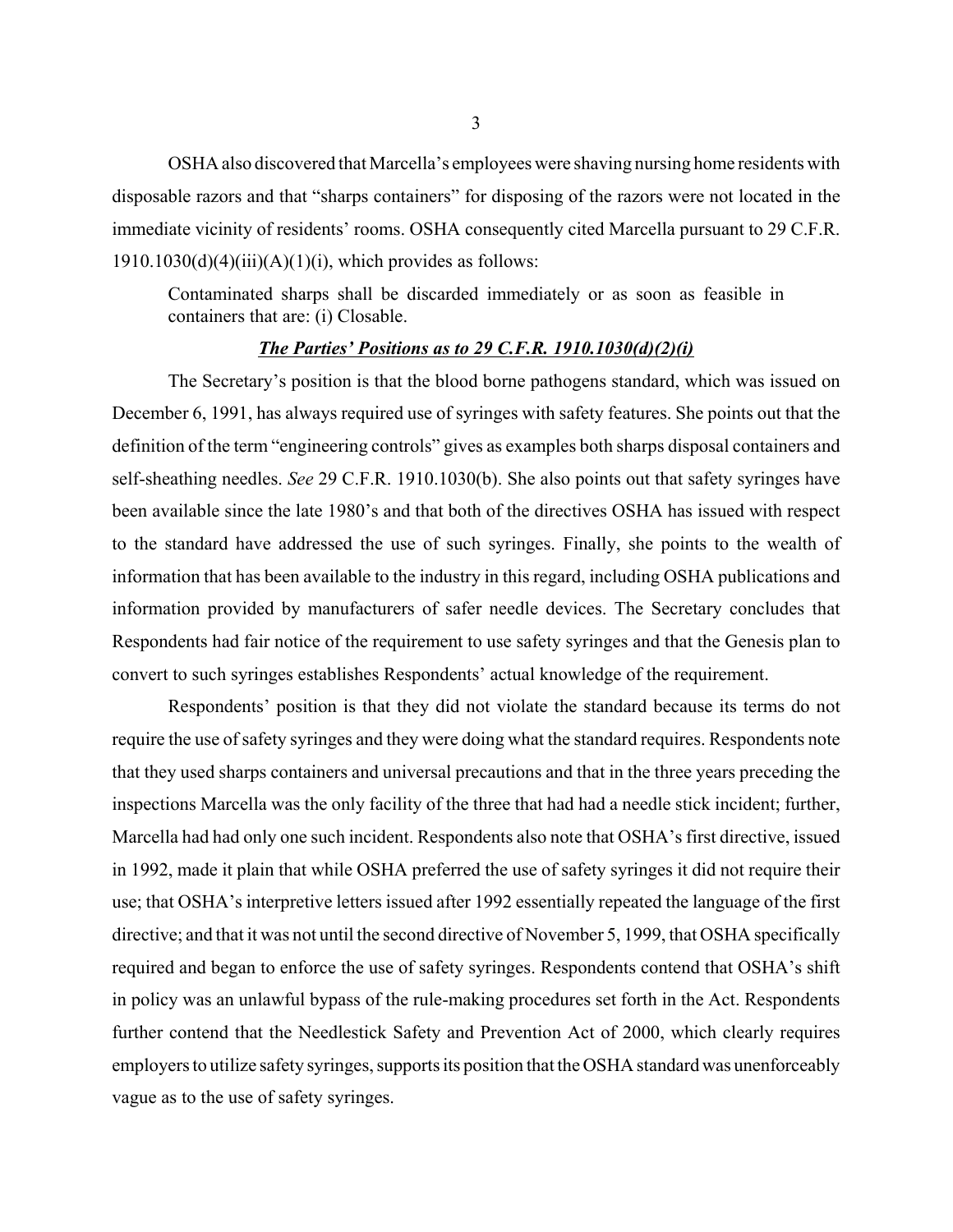#### *Whether Respondents were in violation of 29 C.F.R. 1910.1030(d)(2)(i)*

It is undisputed that at the time of the inspections, the cited facilities did not yet have syringes with safety devices for giving intramuscular injections. As indicated above, Respondents contend that they did not have fair notice of OSHA's change in policy with respect to what the standard requires and that the standard as applied was unenforceably vague. Commission precedent is well settled that the cited employer must have "a fair and reasonable warning" of the required conduct and that "a broad regulation must be interpreted in the light of the conduct to which it is being applied." *See American Bridge Co.*, 17 BNA OSHC 1169, 1172 (No. 92-0959, 1995), and cases cited therein. *See also Dravo Corp.*, 7 BNA OSHC 2095, 2098 (No. 16317, 1980), *aff'd* 639 F.2d 772 (3d Cir. 1980), and cases cited therein. Whether an employer has had fair notice is determined not only from the language of the standard itself, but also from the facts of the particular case. *Faultless Div., Bliss & Laughlin Indus., Inc. v. Secretary of Labor*, 674 F.2d 1177, 1185 (7th Cir. 1982). A standard is not vague merely because applying it requires the exercise of judgment. *Dravo Corp.*, 7 BNA OSHC at 2098. Moreover, a vague standard "may be cured by authoritative judicial or administrative interpretations which clarify obscurities or resolve ambiguities." *Diebold, Inc. v. Marshall*, 585 F.2d 1327, 1338 (6th Cir. 1978). Ultimately, the issue is "whether the standard is so indefinite that men of common intelligence must necessarily guess at its meaning and differ as to its application." *Allis-Chalmers Corp. v. OSHRC*, 542 F.2d 27, 30 (7th Cir. 1976).

The cited standard does not specify the engineering controls employers must use to eliminate or minimize employee exposure, but, as the Secretary notes, the definition of "engineering controls" provides as examples both sharps disposal containers and self-sheathing needles. OSHA's first directive in regard to the blood borne pathogens standard, CPL 2-2.44C, issued in 1992, states in relevant part as follows:

**Engineering Controls and Work Practices - (d)(2).** This section requires the employer to institute engineering and work practice controls as the primary means of eliminating or minimizing employee exposure. In those circumstances in which occupational exposure remains after institution of engineering and work practice controls, employers must provide, and ensure that employees use, personal protective equipment as additional protection.

**INSPECTION GUIDELINES.** The compliance officer shall determine through interviews or observation of work involving the use of needles whether proper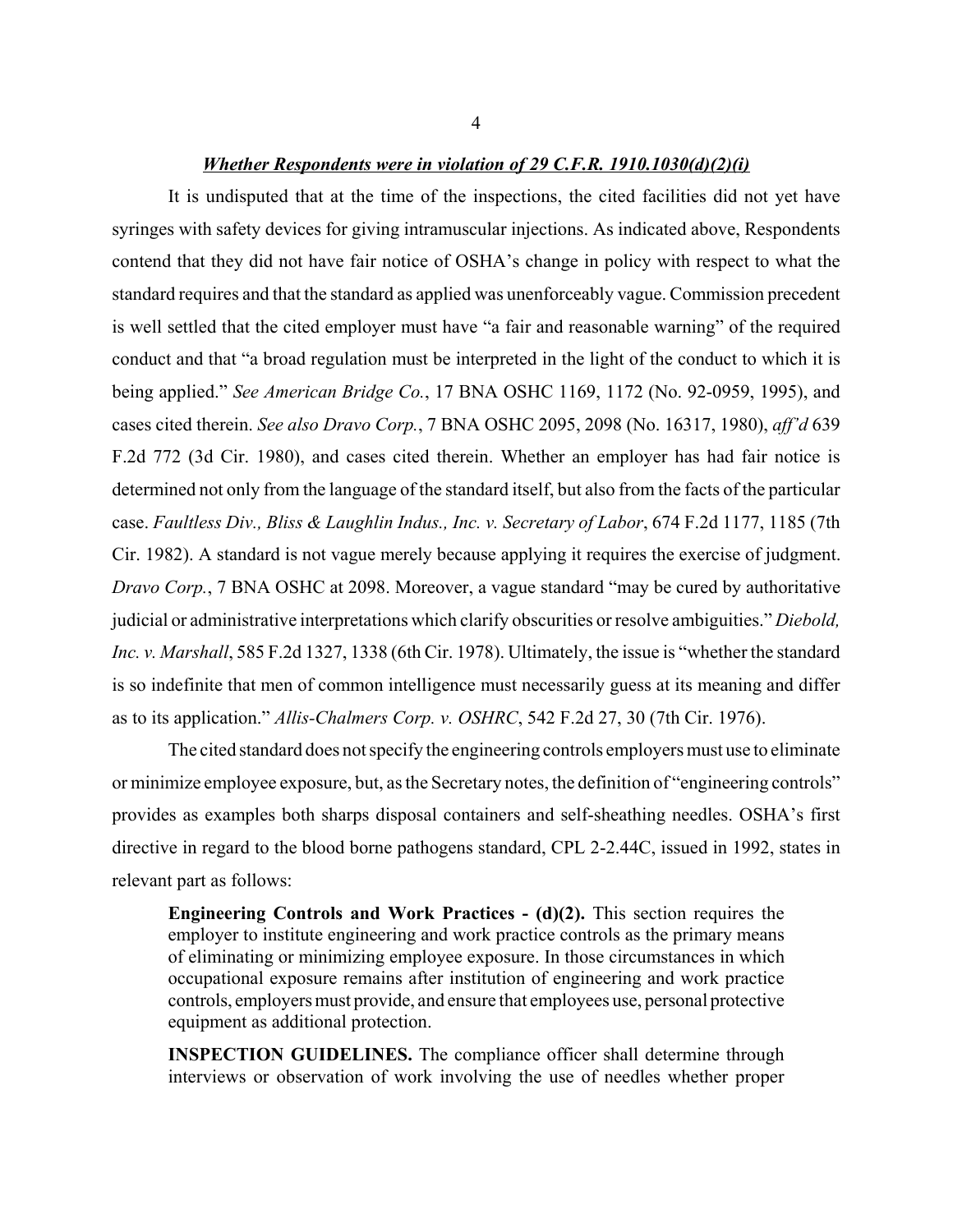engineering controls and work practices, such as immediate disposal of used needles into a sharps container, are used.

Most preferable is the use of devices which offer an alternative to needles being used to perform the procedure. Examples of such devices include stopcocks (on-off switch), needle-protected systems or needleless systems which can be used in place of open needles to connect intravenous lines. Other devices which are integral to the syringe, such as self-sheathing needles, allow both hands to remain behind the needle and require very little manipulation to isolate the needle safely....

**CITATION GUIDELINES.** Section (d)(2) shall be cited for failure to use engineering and work practice controls....

- Citations shall be issued if engineering or work practice controls are not used to eliminate or minimize employee exposure.
- While employers do not automatically have to institute the most sophisticated engineering controls (e.g., needleless IV connectors, self-sheathing needles), it is the employer's responsibility to evaluate the effectiveness of existing controls and to review the feasibility of instituting more advanced engineering controls.

### *See* C-4, pp. 14-16.

In 1993, OSHA issued R-17, a standards interpretation and compliance letter setting out the

most frequently asked questions about the standard. On page 9, R-17 provides as follows:

### **Engineering Controls**

### **Q. What are engineering controls?**

A. The term, "Engineering Controls," refers to controls (e.g., sharps disposal containers, needleless systems, self-sheathing needles) that isolate or remove the bloodborne pathogens hazards from the workplace.

### **Q. What are some examples of safer devices or alternatives that could be used in lieu of exposed needles?**

A. Some examples of such devices or alternatives include stop cocks (on-off switch), needleless systems, needle-protected systems, and "selfsheathing" needles.

### **Q. Are employers required to provide these needle devices?**

A. The standard requires that engineering and work practice controls be used to eliminate or minimize employee exposure. While employers do not automatically have to institute the most sophisticated controls (such as the ones listed in the above question), it is the employer's responsibility to evaluate the effectiveness of existing controls and review the feasibility of instituting more advanced engineering controls.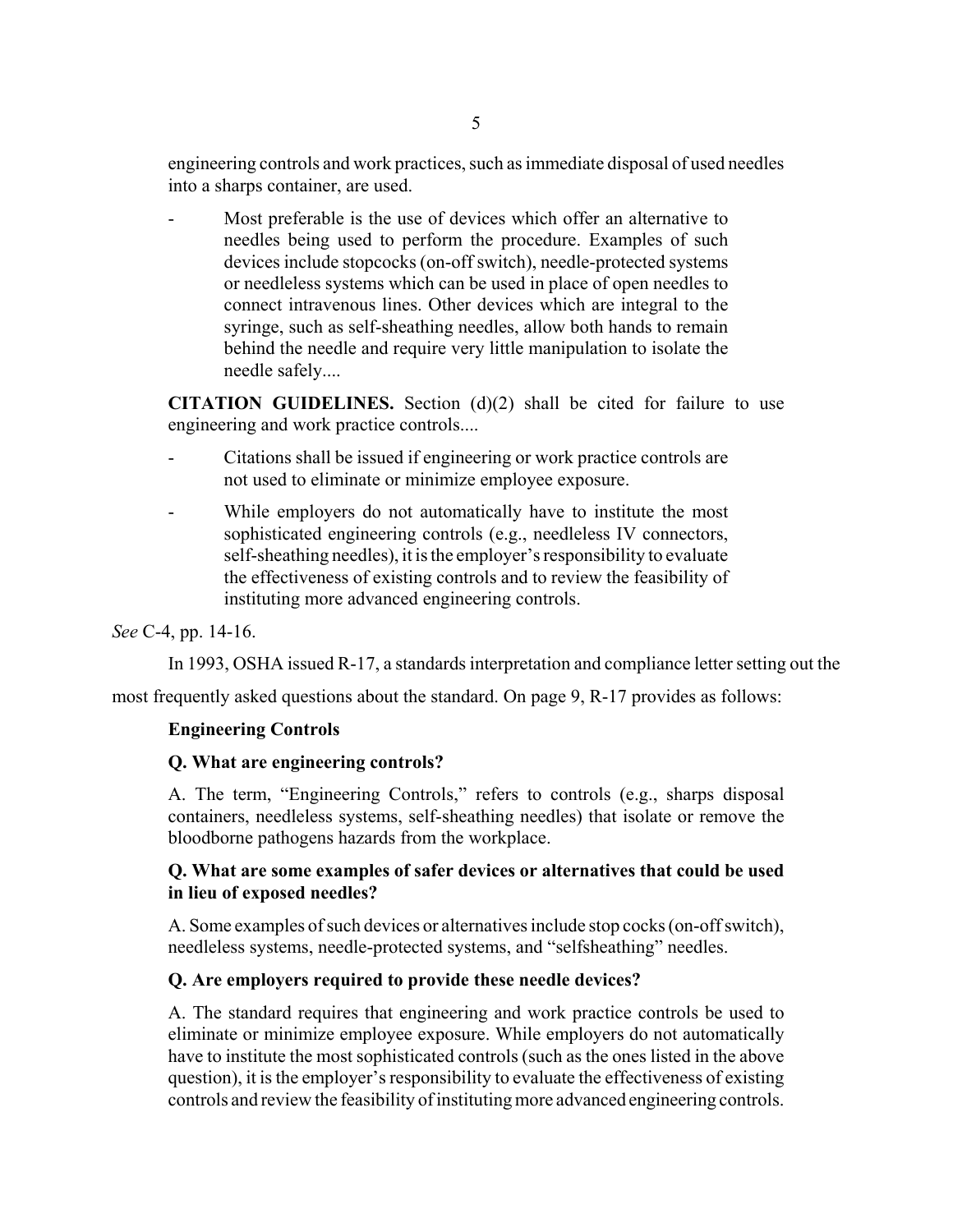In October 1997, OSHA issued C-8, entitled "Safer Needle Devices: Protecting Health Care

Workers." C-8 discusses the risk of needle stick injuries to health care workers and the fact that most

needle sticks can be prevented by using safer needle devices. However, on page 12, C-8 states:

#### **Q What is OSHA's position on safer needle devices?**

**A** Section  $(d)(2)(i)$  of the Bloodborne Pathogen Standard requires the use of engineering and work practice controls to **eliminate or minimize employee exposure.**

CPL-2.44C states that **"Section (d)(2) shall be cited for failure to use engineering/work practice controls."**

CPL 2-2.44C also states that:

"Most preferable is the use of devices **which offer an alternative to needles** being used to perform the procedure. Examples of such devices include stopcocks (on-off switch), needle-protected systems or needleless systems which can be used in place of open needles to connect intravenous lines. Other devices which are integral to the syringe, such as self-sheathing needles, allow both hands to remain behind the needle and require very little manipulation to isolate the needle safely." In addition, "While employers do not automatically have to institute the most sophisticated engineering controls (e.g., needleless IV connectors, self-sheathing needles), it is the employer's responsibility to evaluate the effectiveness of existing controls and to review the feasibility of instituting more advanced engineering controls."

OSHA issued two more standards interpretation and compliance letters concerning the blood

borne pathogens standard, one on February 4, 1998 (R-3) and one on October 5, 1998 (R-4). R-3

contains the following paragraph, and R-4 contains a nearly identical paragraph:

OSHA's Bloodborne Pathogens standard, 29 CFR 1910.1030, has a section that requires an employer to evaluate medical devices that may eliminate or minimize employee exposure. In accordance with this section, the employer is not automatically required to institute the most sophisticated engineering controls, but it is the employer's responsibility to evaluate existing controls and to review the feasibility of instituting more advanced engineering controls. This section of the standard is performance oriented. That is, OSHA does not mandate what products must be evaluated or purchased. The standard provides the necessary flexibility for the employer to choose the most suitable products to fit the needs of their facility. OSHA requires that employers examine and maintain or replace on a regular schedule, engineering controls to ensure their effectiveness.

I agree with Respondents that a fair reading of the cited standard together with the 1993 directive and the subsequent interpretive letters leads reasonably to the conclusion that while OSHA *preferred* the use of safety syringes, it did not *automatically require* their use; rather, employers were to evaluate the effectiveness of existing controls and to review the feasibility of instituting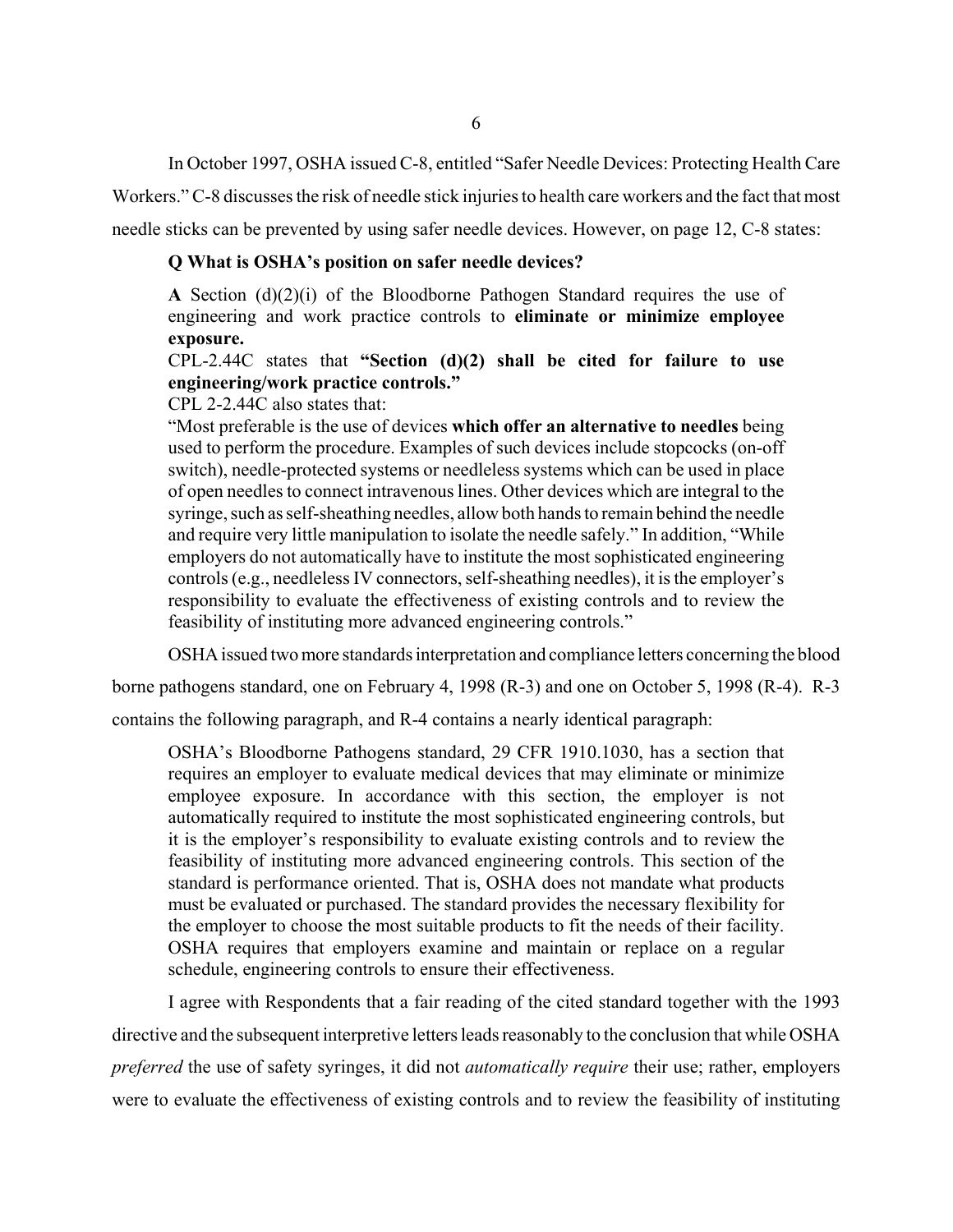more advanced controls. I also agree with Respondents that the 1999 directive was a significant departure from the 1993 directive. The 1999 directive states, in relevant part, as follows:

**Engineering Controls and Work Practices - Paragraph (d)(2)(i).** This paragraph requires the employer to institute engineering and work practice controls as the primary means of eliminating or minimizing employee exposure. It conforms to OSHA's traditional adherence to a hierarchy of controls....OSHA has always required employers to use engineering and work practice controls. Thus the employer must use engineering and work practice controls that eliminate occupational exposure or reduce it to the lowest feasible extent. It is OSHA's view that preventing exposures requires a comprehensive program, including engineering controls (e.g., needleless devices, shielded needle devices, and plastic capillary tubes) and proper work practices (e.g., no-hands procedures in handling contaminated sharps, eliminating hand-to-hand instrument passing in the operating room). If engineering and work practice controls do not eliminate exposure, the use of personal protective equipment (e.g., eye protection) is required.

The employer must also make changes to its Exposure Control Plan to include these engineering controls....Safer medical devices are generally of two types: needleless systems (e.g., needleless IV connectors) and sharps with engineered sharps injury protection (e.g., self-sheathing needles on syringes). Substitution methods such as the use of plastic (instead of glass) capillary tubes are also available. Appendix B (Safety Evaluation Forms) and Appendix C (Web Site Resource List) have been provided to assist in the evaluation of these devices. OSHA encourages employers to involve employees in the selection of effective engineering controls to improve employee acceptance of the newer devices and to improve the quality of the selection process.

**NOTE:** Where engineering controls will reduce employee exposure either by removing, eliminating or isolating the hazard, they must be used. Significant improvements in technology are most evident in the growing market of safer medical devices that minimize, control or prevent exposure incidents. OSHA does not advocate the use of one particular device over another....

OSHA has changed the language of the compliance instruction to clarify the agency's position regarding the use of engineering and work practice controls in light of the increased use and acknowledged feasibility of effective engineering controls, as discussed in the Record Summary....Further, the preamble to the standard supports this change in the instruction. It states that the exposure control plan is to be updated to reflect new technology to control occupational exposure to bloodborne pathogens....

### *See* C-5, pp. 16-18.

A conclusion that OSHA did not automatically require the use of safety syringes is also supported by how OSHA enforced the cited standard before and after November 5, 1999, the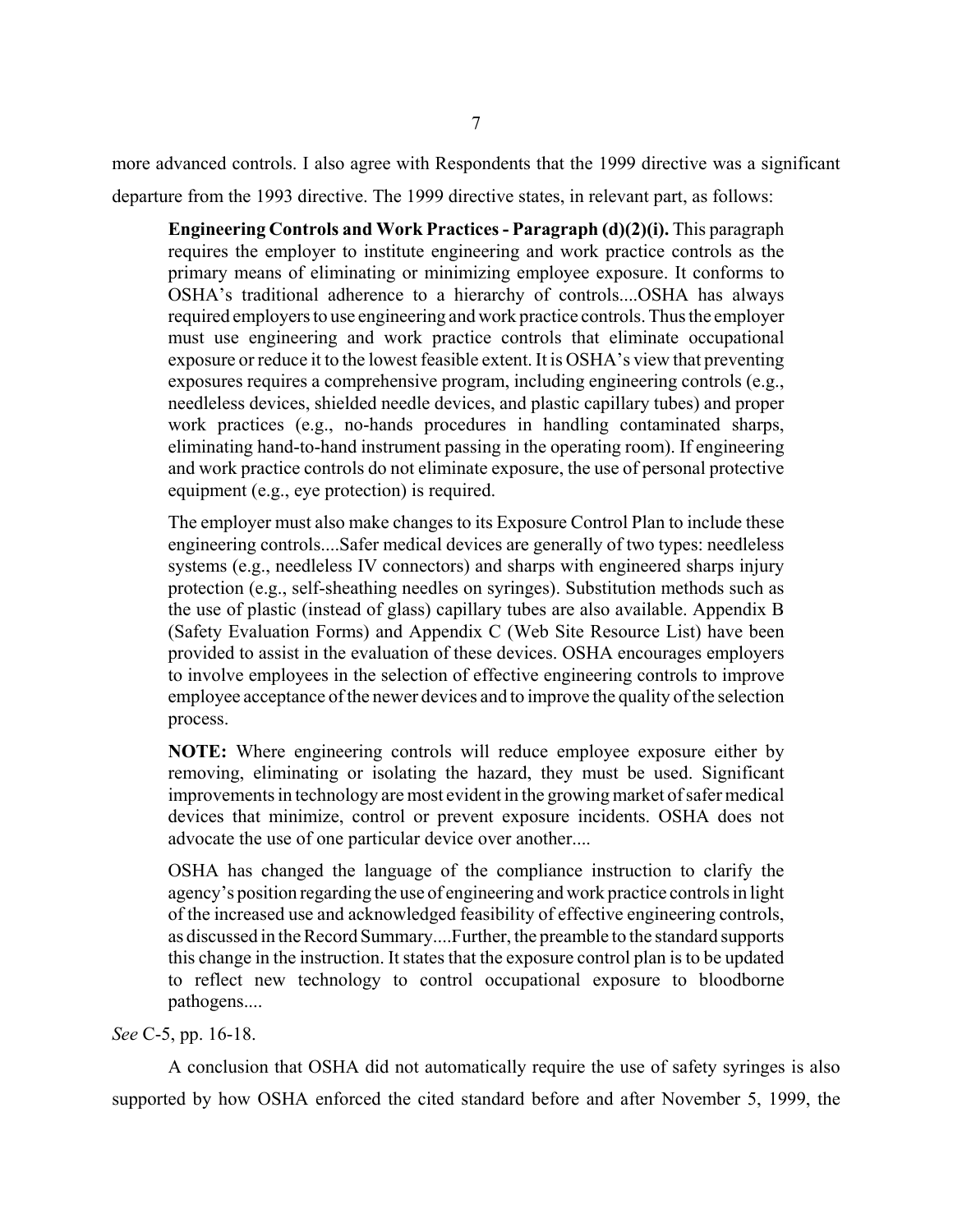effective date of the new directive. Mark Santoleri, the senior manager of safety and loss control for Genesis, testified at the hearing that he had utilized OSHA's data base to research the citation history of 29 C.F.R. 1910.1030(d)(2)(i) both nationally and in Region II, where Respondents are located; his findings are summarized in R-6, which was received in evidence without any objection on the Secretary's part. (Tr. 210). R-6 shows that from March 6, 1992, until November 4, 1999, in Region II, OSHA inspected 465 nursing homes and issued 266 citations pursuant to the blood borne pathogens standard; only one citation was for a violation of 29 C.F.R. 1910.1030(d)(2)(i), and Santoleri testified that with the assistance of counsel he had learned that that citation was for the failure of a nursing home in Lake Placid, New York to have a sharps container in its laundry. (Tr. 211-12). R-6 further shows that during that same period, OSHA inspected 4,807 nursing homes nationwide and issued 2,783 citations pursuant to the blood borne pathogens standard. Only nine were for violations of 29 C.F.R. 1910.1030(d)(2)(i), and Santoleri testified that he had been able to verify that the latest five citations, which were issued in 1998 and 1999, all involved sharps containers. (Tr. 213-14). Santoleri said that before November 5, 1999, to his knowledge, only one citation had been issued to a nursing home nationwide under the subject standard for not using "safety sharps." He also said that that citation was later deleted in an informal conference. (Tr. 214).

In contrast to the above, R-6 shows that from November 5, 1999, until January 18, 2001, OSHA inspected 184 nursing homes in Region II and issued 144 citations pursuant to the blood borne pathogens standard; 20 of these were for violations of 1910.1030(d)(2)(i), and Santoleri assumed that all 20 were for failure to have safety sharps as the new directive instructed OSHA compliance officers to cite violations involving sharps containers under  $1910.1030(d)(4)(iii)(A)$ . (Tr. 212-13). *See also* C-5, p. 20. R-6 also shows that for this same period, OSHA inspected 1,543 nursing homes nationwide and issued 944 citations pursuant to the blood borne pathogens standard; 105 of these were for violations of 1910.1030(d)(2)(i), and Santoleri again assumed that all 105 were for failure to have safety sharps.<sup>3</sup> (Tr. 215-16).

<sup>&</sup>lt;sup>3</sup>Santoleri said that from 1992, when the standard went into effect, until November 1999, when the new directive was issued, OSHA had conducted 67 inspections of Genesis nursing homes and had issued no citations for not using safety syringes. He also said that from November 1999 until June 2000, OSHA had conducted 45 inspections of Genesis nursing homes and had issued five (continued...)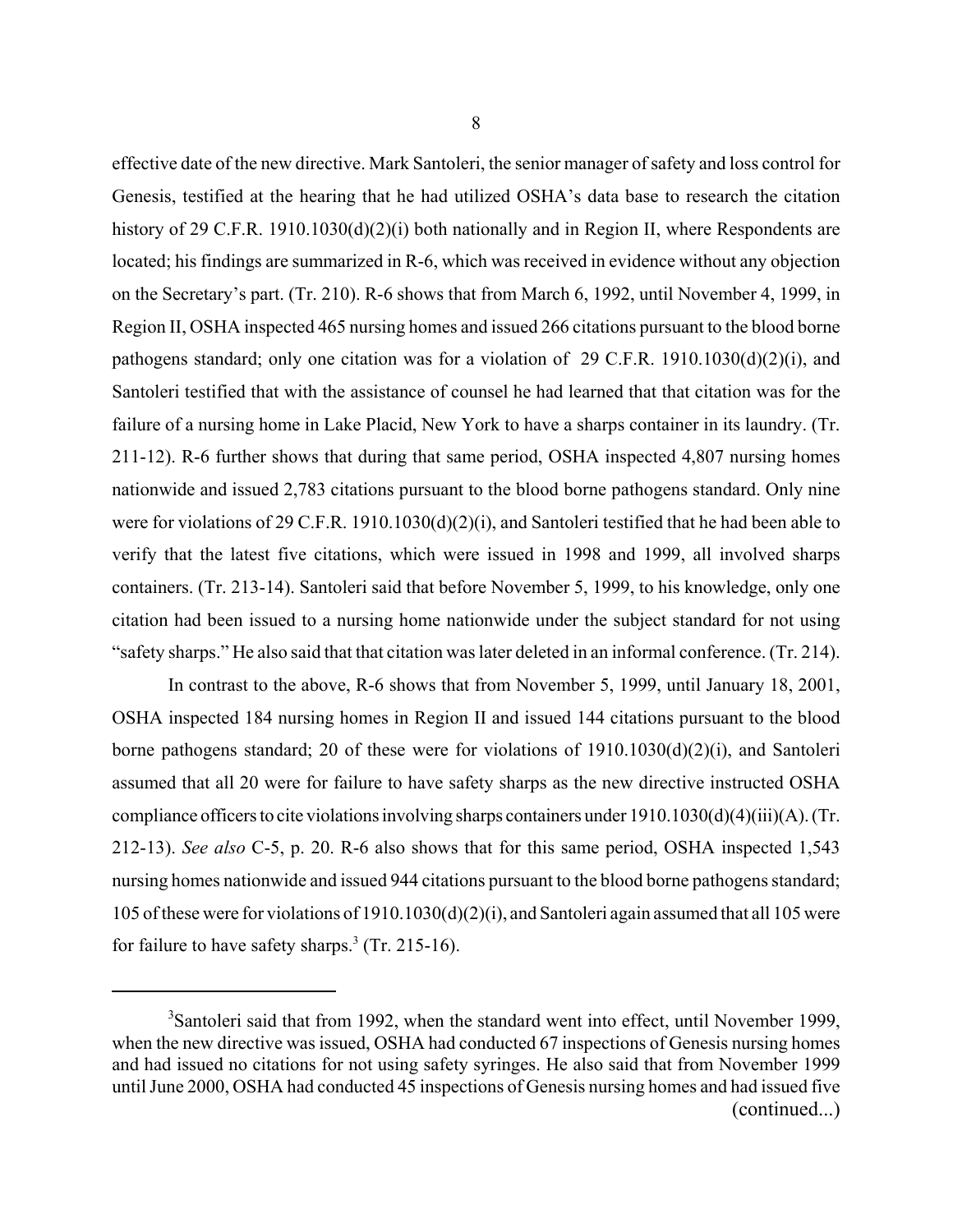In addition to the foregoing, the OSHA personnel who conducted the inspections in this case both testified they had not previously issued citations for failure to use safety syringes. Laura Spina, the OSHA industrial hygienist ("IH") who inspected Marcella, testified that Marcella was the first nursing home she had cited in this regard. She said she had been unaware of the safety syringe requirement until February 2000, when she was trained in the new directive, and that although she had inspected two other nursing homes in December 1999 she did not know at that time to look for safety syringe violations.<sup>4</sup> She also said that during her training she was told that the failure to have safety syringes would be cited without exception. (Tr. 31-35). Timothy Louden, the OSHA IH who inspected Cinnaminson and Geriatric, testified that Cinnaminson was the first nursing home where he had asked about whether safety syringes were used. He said that although he was trained in the new directive in February 2000, his supervisor discussed it with him in December before his visit to Cinnaminson. He also said that while he had inspected two other nursing homes previously, one in late November 1999, the safety syringe issue was not something he had looked into.<sup>5</sup> (Tr. 67-70).

As noted above, Respondents contend that the Needlestick Safety and Prevention Act, Pub. L. No. 106-430, 114 Stat. 1901 (2000) ("the NSPA"), supports its position that the cited standard was unenforceably vague as to the use of safety syringes. The NSPA, which was signed into law on November 6, 2000, required OSHA to make various revisions to the blood borne pathogens standard. One of these was to modify the definition of "engineering controls" to include as examples "safer medical devices, such as sharps with engineered sharps injury protections and needleless systems." *See* 66 Fed. Reg. 5319 (2001). In its Final Rule making the required revisions, OSHA

 $3$ (...continued)

citations for not using safety syringes; of these, three were the subject citations, and the other two, issued by a Pennsylvania OSHA area office, were deleted in an informal conference. (Tr. 208-10).

<sup>&</sup>lt;sup>4</sup>IH Spina indicated that before her training, she had not even been aware that there were syringes with safety features. (Tr. 34).

<sup>&</sup>lt;sup>5</sup>The nursing home Louden inspected in November 1999 was also a Genesis facility. (Tr. 67).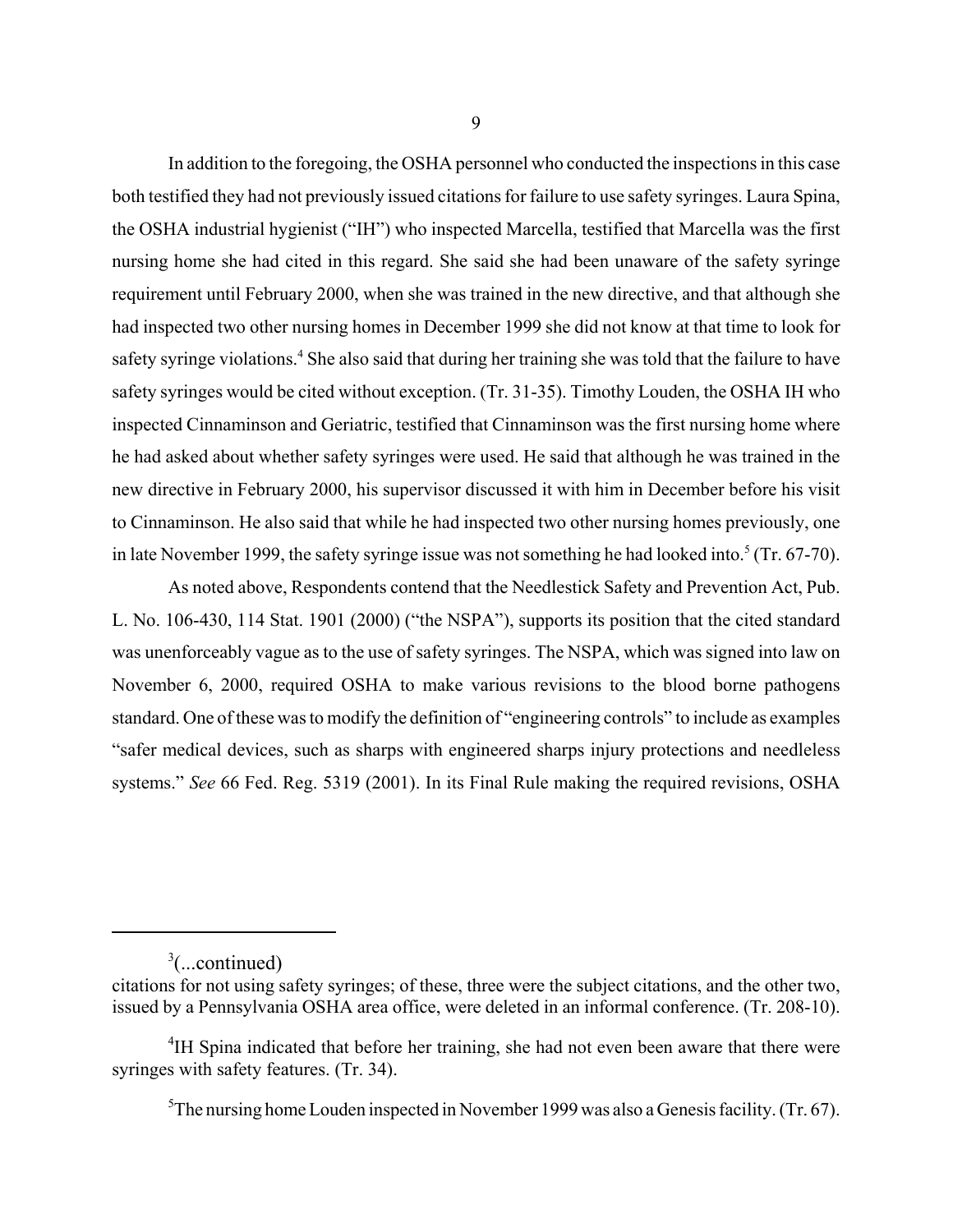itself noted that this particular change "clarifies that safer medical devices are considered to be engineering controls under the standard."6 *Id*. OSHA further noted, on the very same page, that:

The expanded definitions reflect the intent of Congress to have OSHA amend the BBP standard to clarify

\*\*\* the direction already provided by OSHA in its Compliance Directive; namely, that employers who have employees with occupational exposure to bloodborne pathogens must consider and, where appropriate, use effective engineering controls, including safer medical devices, in order to reduce the risk of injury from needle sticks and from other sharp medical instruments \*\*\* (Ex. 5-3).

Thus, the revised definitions do not reflect any new requirements being placed on employers with regard to protecting workers from sharps injuries, but are meant only to clarify the original standard, and to reflect the development of new safer medical devices since that time.

In my view, it is significant that OSHA used the word "clarify" three times in two successive paragraphs to explain the revision to the term "engineering controls." I also consider it significant that the two OSHA officials the Secretary presented in support of her position both agreed the NSPA was the first federal law specifically requiring employers to use safer medical devices. (Tr. 114-15; 142). These witnesses also indicated that safety syringes have been available since the late 1980's, that the intent has always been that employers would use both safety syringes and sharps disposal containers, and that a sharps container, although an engineering control, does not prevent a needle stick injury during the actual injection.<sup>7</sup> (Tr. 91; 97; 112; 121-22; 126-28; 133-34). It is clear that sharps containers do not protect against needle sticks during the actual giving of injections. However, the issue here is not what OSHA intended or the fact that Respondents knew of the existence of safety syringes, but, rather, what OSHA actually said in the standard, directives and interpretive letters and whether Respondents had fair notice of what was required. Based on the evidence of record and the circumstances of this case, I conclude that Respondents did not have fair

 ${}^{6}$ The requirements set out in the Final Rule, published in the Federal Register on January 18, 2001, went into effect on April 18, 2001. 66 Fed. Reg. 5318 (2001).

<sup>&</sup>lt;sup>7</sup>One witness said the "expectation" has always been that safety syringes are to be used, while the other stated that use of such syringes has always been "required." (Tr. 112; 126-28; 133-34).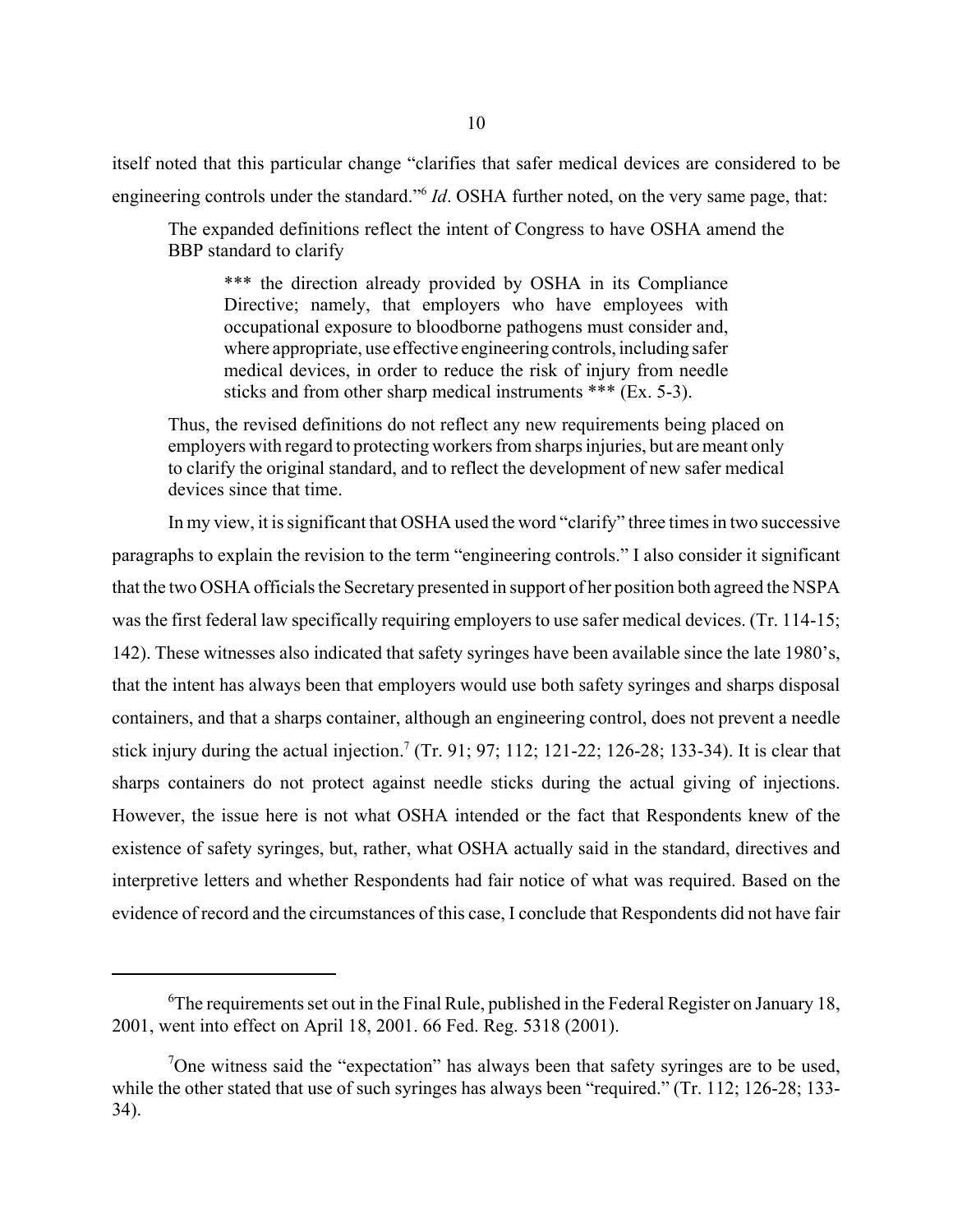notice that they were required to use safety syringes. I also conclude that the 1999 directive and OSHA's ensuing enforcement of the standard were an abrupt departure from the agency's prior policy such that Respondents were not in violation of the standard. This conclusion is bolstered by the cases cited by Respondents, in which Commission decisions upholding the citations were reversed because, according to the Circuit Courts, the employers had not had fair notice of the required conduct. *F.A. Grey, Inc. v. OSHRC*, 785 F.2d (1st Cir. 1986); *Kropp Forge Co. v. Secretary of Labor*, 657 F.2d 119 (7th Cir. 1981); *Bethlehem Steel Corp. v. OSHRC*, 573 F.2d 157 (3d Cir. 1978); *Hoffman Constr. Co. v. OSHRC*, 546 F.2d 281 (9th Cir. 1976); *Langer Roofing & Sheet Metal, Inc. v. Secretary of Labor*, 524 F.2d 1337 (7th Cir. 1975); *Cape & Vineyard Div. of New Bedford Gas & Edison Light Co. v. OSHRC*, 512 F.2d 1148 (1st Cir. 1975).

My conclusion that Respondents did not violate the cited standard is further bolstered by the actions Genesis took with respect to the issue of employee exposure to blood borne pathogens and the results of those actions. Pursuant to the testimony of the IH's who conducted the inspections, Marcella was the only facility of the three that had had a needle stick incident in the prior three years, and Marcella had had only one such incident. (Tr. 37; 72). The IH's also testified that all three facilities were using sharps containers to dispose of used sharps and that they were also using universal precautions such as "red bagging" waste materials. Both IH's indicated that they were generally impressed with the facilities. (Tr. 35-36; 71-72).

In addition, Mark Santoleri testified about the steps Genesis took to convert to safety syringes. C-6, his memo to management recommending the transition, was dated July 9, 1999.<sup>8</sup> He then made a presentation to the company's safety committee, and he later made presentations to small groups of clinical senior management, which formed teams to oversee the selection and evaluation of products. Vendors were chosen and products were selected for evaluation, and, at this point, Genesis issued R-16, the press release of October 4, 1999, announcing its decision. The next step was evaluation and selection, which the teams performed by "piloting" products in their regions. At the end of this phase in December 1999, Genesis contacted the selected vendors and developed a plan to ensure the timely distribution of the products in its 340 operations. Santoleri

<sup>&</sup>lt;sup>8</sup>Although C-6 refers primarily to safety syringes, Santoleri testified that the conversion actually included all "sharps." (Tr. 216)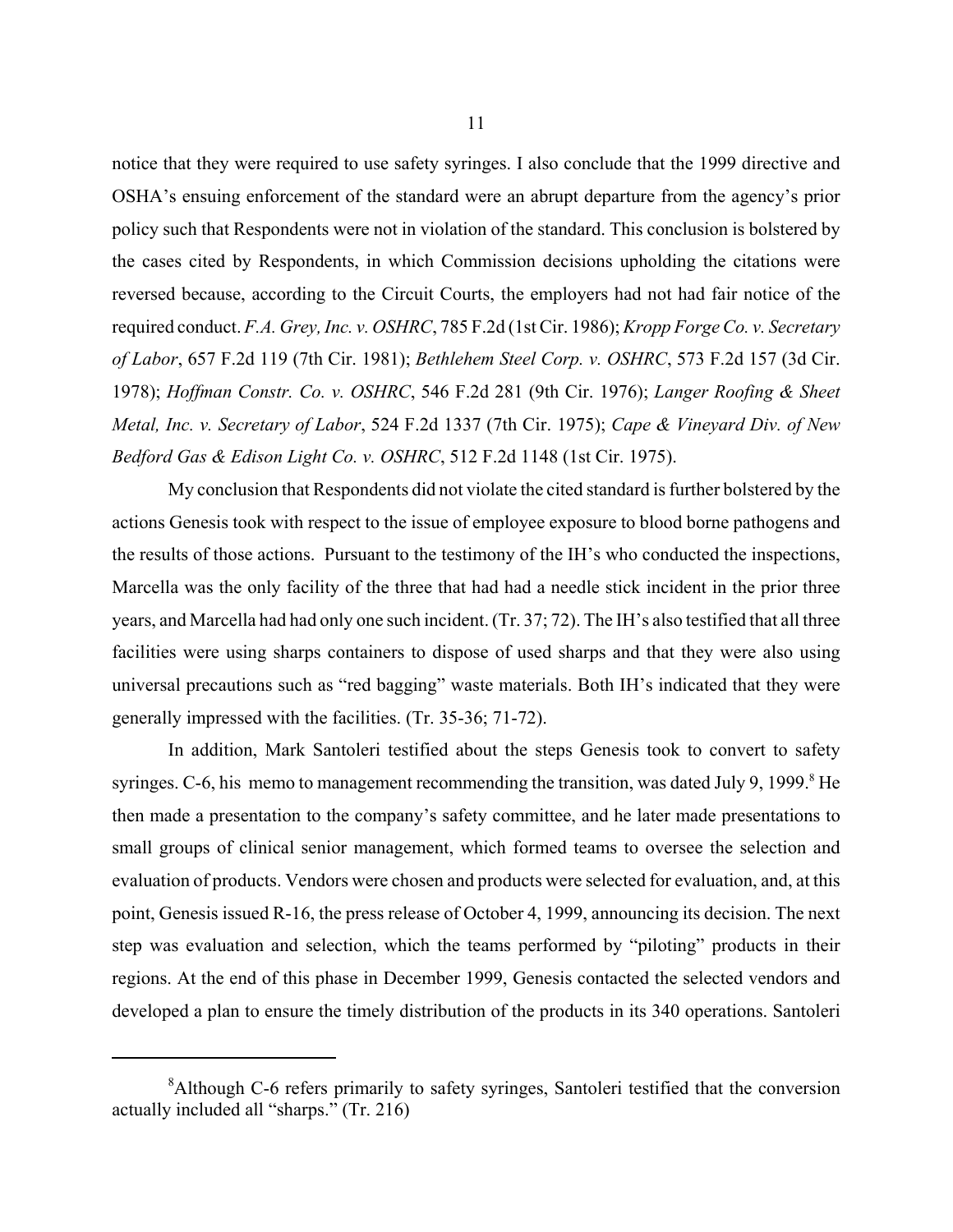identified R-7 through R-15 as the various documents Genesis generated during the conversion. He said that the transition cost about \$265,000, that it was completed by June 6, 2000, and that Genesis was the first long-term care company to make the transition to safety syringes.<sup>9</sup> He also said that the decision to make the transition was based on a conclusion that "it was time" to do so.<sup>10</sup> (Tr. 216-21; 224-26).

On the basis of the evidence of record, and for all of the reasons set out above, Respondents were not in violation of the cited standard. The alleged violations of 29 C.F.R. 1910.1030(d)(2)(i) are accordingly VACATED.

#### *Whether Marcella was in violation of 29 C.F.R. 1910.1030(d)(4)(iii)(A)(1)(i)*

As indicated *supra*, the basis of this item was OSHA's determination that the disposable plastic razors Marcella employees used to shave residents were not disposed of in sharps containers "immediately or as soon as feasible." Pursuant to the record, Marcella is a two-floor facility with a nurses' station at a central point on each floor. Although the licensed professional nurses ("LPN's") sometimes shave the residents, the certified nursing assistants ("CNA's") usually do this work, generally in the residents' rooms but occasionally in the shower rooms on the floors. Sharps disposal containers are located on the "med carts" the LPN's utilize for dispensing medications, and the med carts, when not in use on the floors, are at the nurses' stations. Thus, the med carts might not always be near the areas where the residents are shaved, and employees at times might have to walk some distance to dispose of the used razors. (Tr. 13-15; 165-69; 177; 244).

IH Spina testified she learned employees walked a minimum of 10 to 15 feet and a maximum of 120 feet to dispose of used razors at the nurses' stations; she also learned residents are sometimes

<sup>&</sup>lt;sup>9</sup>Santoleri stated that the cited facilities already had safety lancets and needleless IV systems in place at the time of the inspections. (Tr. 216). In addition, his statement that Genesis was the first long-term health care facility to convert to safety syringes is supported by one of the above-noted OSHA officials, who agreed that of the health care facility inspections she was aware of, safety syringes were not being used. (Tr. 132).

 $10$ Santoleri agreed that the decision was influenced by the fact that several states in which Genesis operated had proposed legislation requiring the use of safety syringes in health care facilities and the fact that New Jersey had already passed such a law. (Tr. 236-38).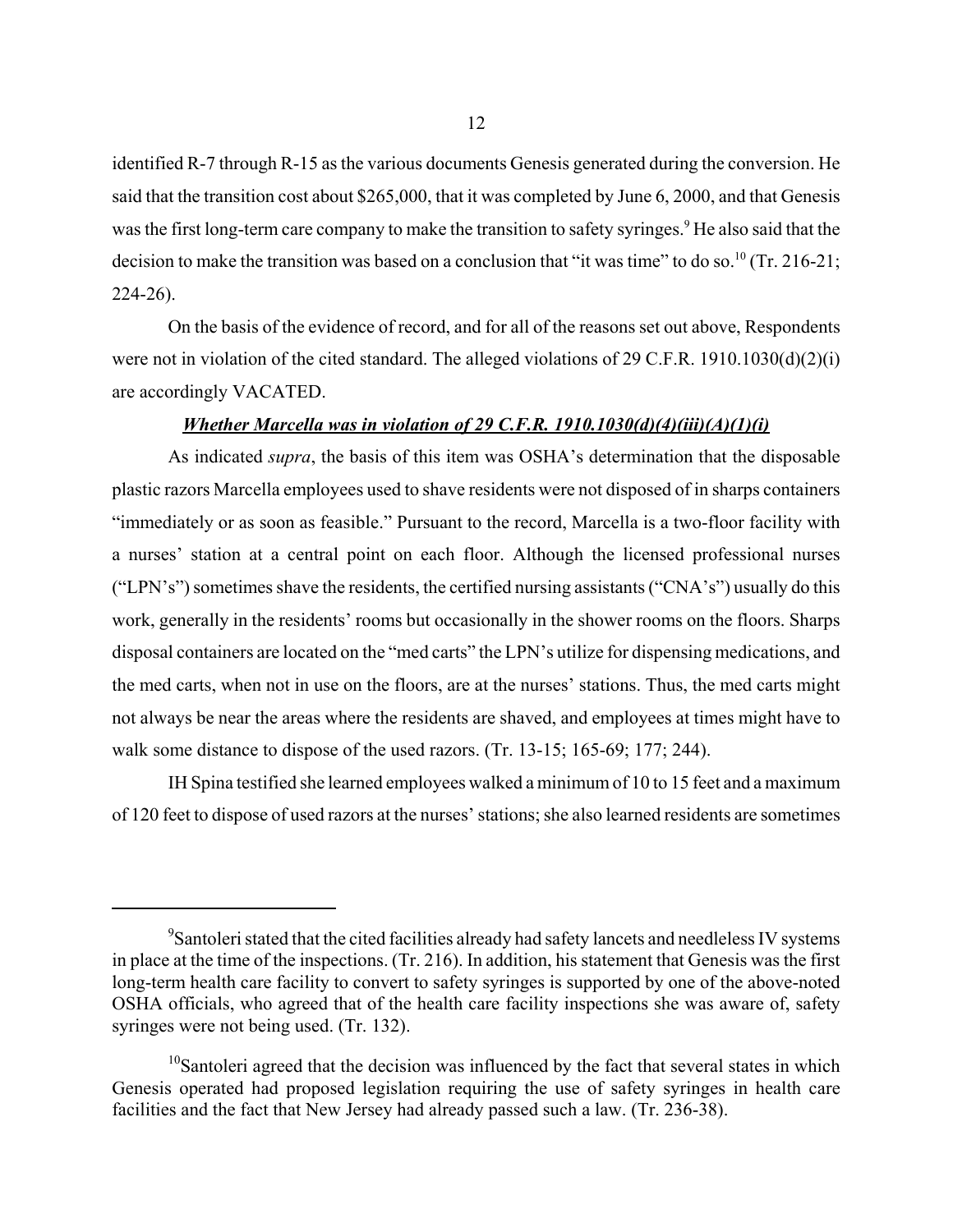nicked during shaving, which can result in blood on a razor.<sup>11</sup> Spina said an employee carrying a used razor could be cut on the way to a sharps disposal container. She explained that an employee could be distracted or could run into another employee or a resident while carrying a razor. She further explained that some residents in nursing homes can be combative, which could also cause an employee to be cut by a used razor. Spina opined that carrying a razor even 1 foot outside of a resident's room was a hazard and a violation of the standard, that the hazard could be abated by employees taking mobile sharps containers with them into the residents' rooms, and that a sharps container could also be put in the shower room of each floor. Spina conceded that she had never heard of an employee being cut by a razor in the manner she described. (Tr. 15-25; 38).

Jo Bohony, Marcella's director of nursing, testified that in her opinion, mobile sharps containers were a very bad solution. She explained that taking anything from one room to another created an infection control problem and that employees would have to be trained to clean the mobile containers between rooms.12 She further explained that monitoring the mobile sharps containers would be another issue, since sharps containers have to be emptied when full, and the facility would also have to keep track of where all the mobile containers were so that demented residents or visitors such as children could not get into them. Bohony believed that the facility's practice of having the sharps containers on the med carts was much better because the LPN's monitored them for overfilling and always knew where they were. Bohony identified R-1 as the type of razor used at Marcella. She said that employees were instructed to replace the plastic guards on used razors before leaving residents' rooms and to immediately take the razors to a sharps container; she also said that to her knowledge, employees followed those instructions. Bohony was aware of the provision in the standard prohibiting the recapping of contaminated sharps. (Tr. 167-71; 176-77).

Mark Santoleri testified that he agreed with Bohony's statements about cross-contamination and tampering if mobile sharps containers were used. He further testified that his biggest concern

 $11$ <sup>11</sup>IH Spina spoke to Susan Stow, Marcella's administrator, to Jo Bohony, the director of nursing, and to an employee who job included shaving the residents. Spina said that this latter employee told her that she once had to walk 30 feet to dispose of a used razor. Spina also said that the 120-foot distance, which was the distance from one of the nurses' stations to the room farthest away, was measured by the director of maintenance. (Tr. 14-17).

 $12$ As an example. Bohony said linens cannot be taken from one room to another. (Tr. 168).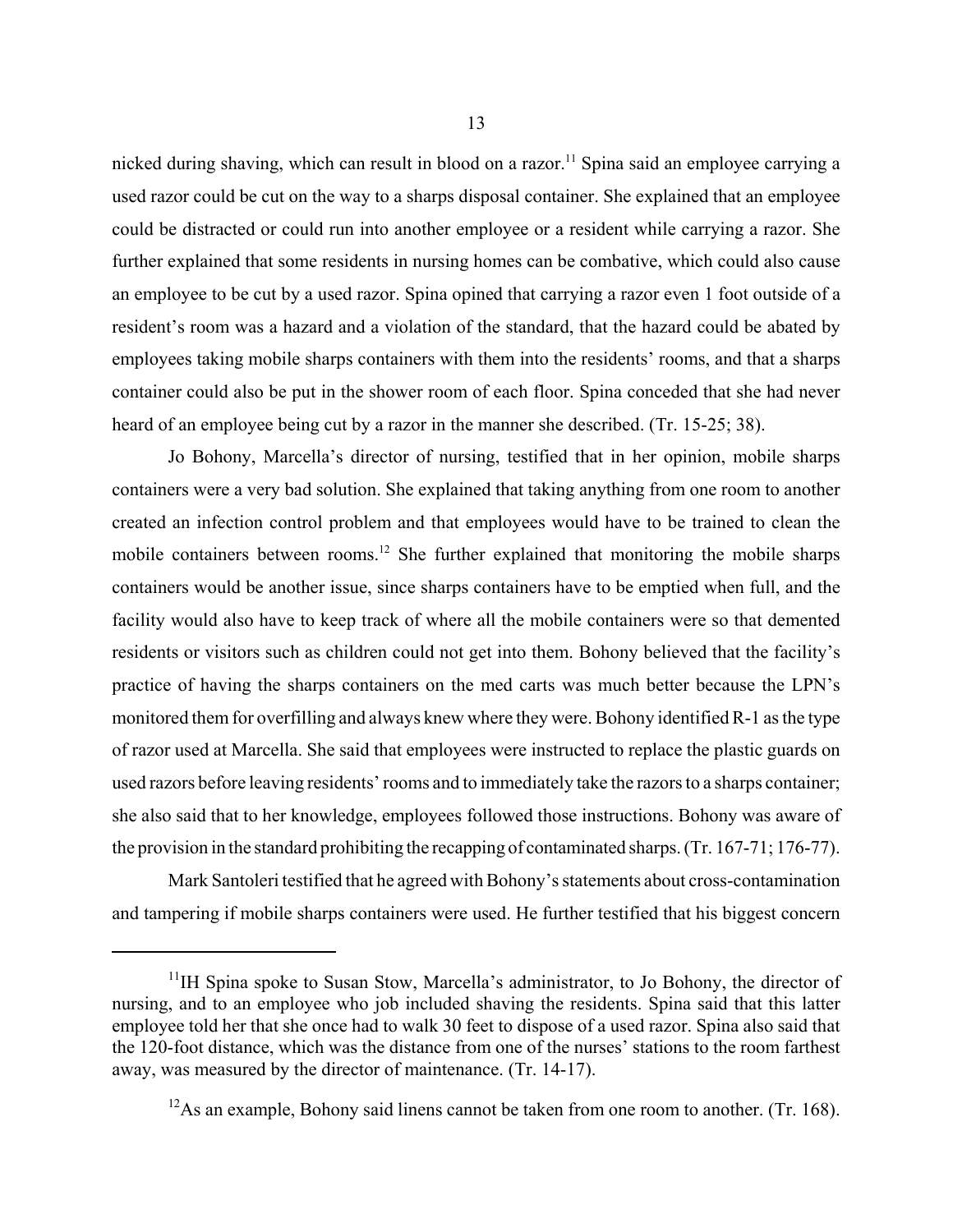about this citation item was that it would be a massive transition for the company if all Genesis facilities were required to use mobile sharps containers. Santoleri said that one other Genesis facility, located in Pennsylvania, had been cited in this regard, and that that citation, issued in 1999 or 2000, was deleted in an informal settlement. He also said he had done a hazard assessment of an employee walking 30 feet to dispose of a used razor and that, in his opinion, he did not feel the situation was a danger to employees or residents. Santoleri noted that in his entire professional career, he had never heard of an employee being injured while carrying a razor to a sharps container. (Tr. 231-34; 243).

In view of the evidence of record, I conclude that Marcella was not in violation of 29 C.F.R.  $1910.1030(d)(4)(iii)(A)(1)(i)$ , the cited standard. First, I found patently unreasonable IH Spina's opinion that carrying a used razor even 1 foot outside of a resident's room was a violation, and she and Santoleri both testified that they had never heard of an employee being injured in this manner. Second, Bohony's concerns about mobile sharps containers were persuasive and supported by the testimony of Santoleri, and I agree with her opinion that Marcella's practice of having the containers on the med carts is the sounder one. Third, I also found persuasive Santoleri's testimony about his assessment of the hazard of carrying a used razor 30 feet to dispose of it, and his concerns about Genesis having to institute the use of mobile sharps containers in all its facilities were well founded.

In support of her position that Marcella violated the standard, the Secretary notes Bohony's testimony that employees were instructed to replace the guards on used razors before leaving the residents' rooms and her agreement that 29 C.F.R. 1910.1030(d)(2)(vii)(A) prohibits the recapping of contaminated sharps. (Tr. 170-71; 176). The Secretary also notes the testimony of an OSHA official who stated that putting a guard back on a used razor was recapping a sharp and a violation of the standard. (Tr. 161-63). It would appear that replacing a guard on a used razor would in fact violate the terms of 29 C.F.R. 1910.1030(d)(2)(vii)(A). However, as Marcella points out, the facility was not cited in this regard, but, rather, with respect to disposing of used razors in sharps containers. Moreover, the OSHA official herself agreed that keeping track of sharps containers was important so as to avoid the hazards of overfilling and tampering. (Tr. 158-59). Regardless, for the reasons set out above, I conclude Marcella did not violate the cited standard. This item is therefore VACATED.

#### *Conclusions of Law*